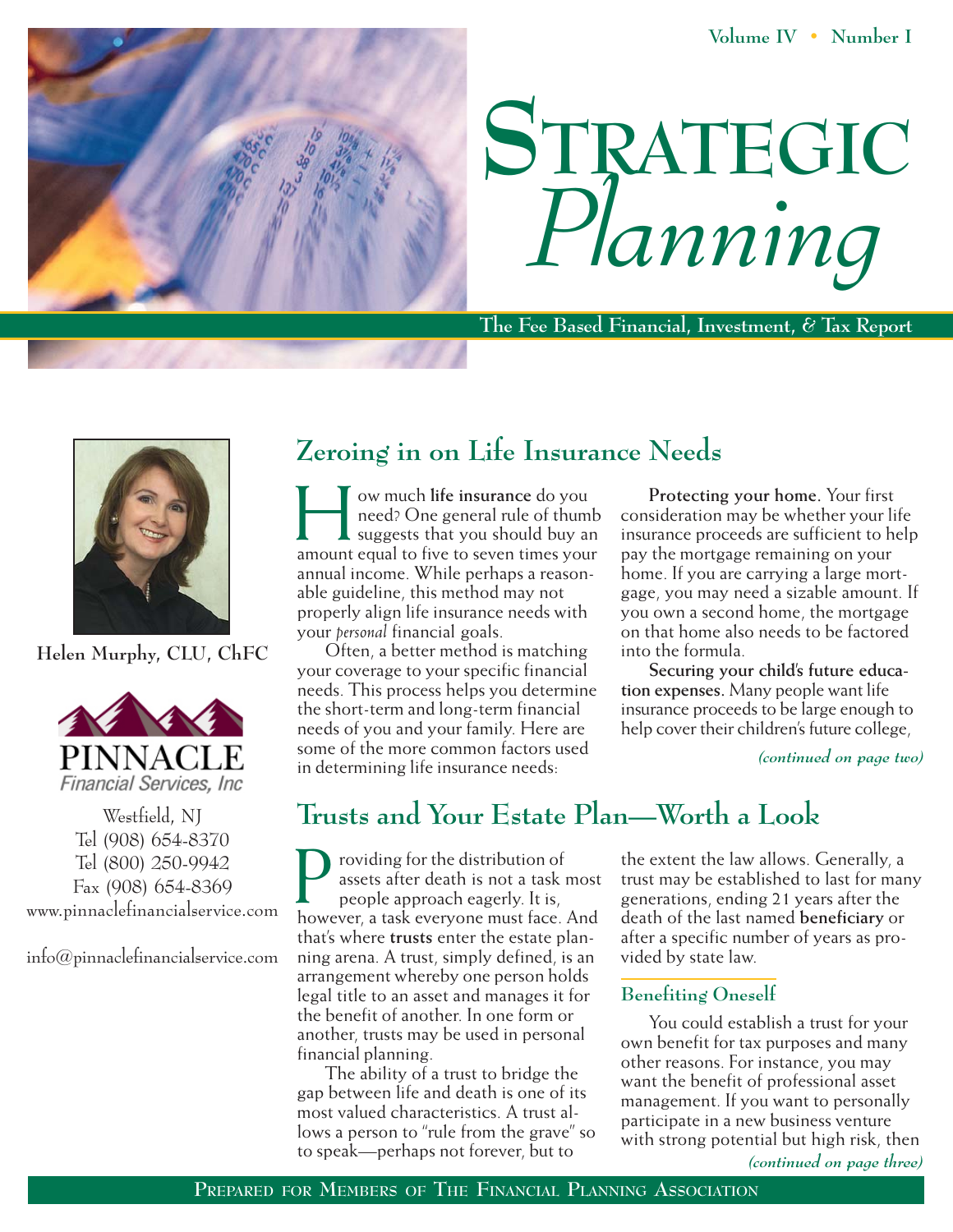

**2**

#### *Zeroing in on Life Insurance Needs (continued from page one)*

and possibly graduate school, expenses. The amount needed can be roughly calculated by taking into account the ages of your children and the anticipated return from life insurance proceeds during pre-college years. This figure should be compared against projected college costs adjusted for inflation and revised periodically as your children grow closer to college age. Bear in mind, however, that it is impossible to project inflation and earnings many years into the future with any measure of precision.

**Providing continuing income for your spouse and family.** The amount of income you may need to help provide for your surviving spouse and dependents will vary greatly according to your other assets, retirement plan benefits, Social Security benefits, age, health, and your spouse's earning power. Many surviving spouses may already be employed or plan to find

employment if needed. However, your spouse's earnings, alone, may be insufficient to cover the monthly expenses of your family's current lifestyle and future needs. Providing a *supplemental* income fund will help your family maintain its standard of living.

**Funding for estate tax liability.** Life insurance has long been recognized as an effective method for creating liquidity at death so that estate taxes can be paid and asset transfers to future generations can be maximized. However, this use of life insurance requires qualified legal experience to help ensure the proper results.

Life insurance is a major part of any family's financial protection. As you develop your insurance plan, make sure to analyze your existing policies. Calculate the additional coverage you may need based on

your family's financial obligations and any other resources available, such as retirement benefits and savings.

Determining your current and future financial needs will help you make appropriate insurance choices to protect the lifestyle you and your family enjoy. Even if your family's current income doesn't stretch far enough to satisfy all your financial objectives, this process will help you establish *priorities*. With your short- and long-term goals in mind, you "zero in" on the right amount of life insurance coverage for your particular situation. \$



### **Choosing Your Estate Executor**

ne of the most important decisions you must make **O** ne of the most<br>you must make<br>when planning your estate is selecting an executor. An executor's duties include determining the value of your estate, paying outstanding debts, filing tax returns, maintaining a record of all transactions, and ultimately, distributing the remaining assets to your heirs.

Your choice generally comes down to a family member, friend, or professional. Each alternative has its advantages and disadvantages. A family member or friend may be familiar with your intentions and usually expects little or no pay for settling your estate. However, he or she may lack a knowledge of estate administration and may be too close to the situation to be able to effectively collect debts from relatives or friends, or settle family disputes.

A professional administrator has experience dealing

with estate administration and can be held to a higher standard of conduct than a friend or relative. However, he or she may be unfamiliar with important personal circumstances affecting your estate. Also, his or her services can be costly.

Your choice should be someone able and willing to manage your affairs responsibly and according to your wishes. \$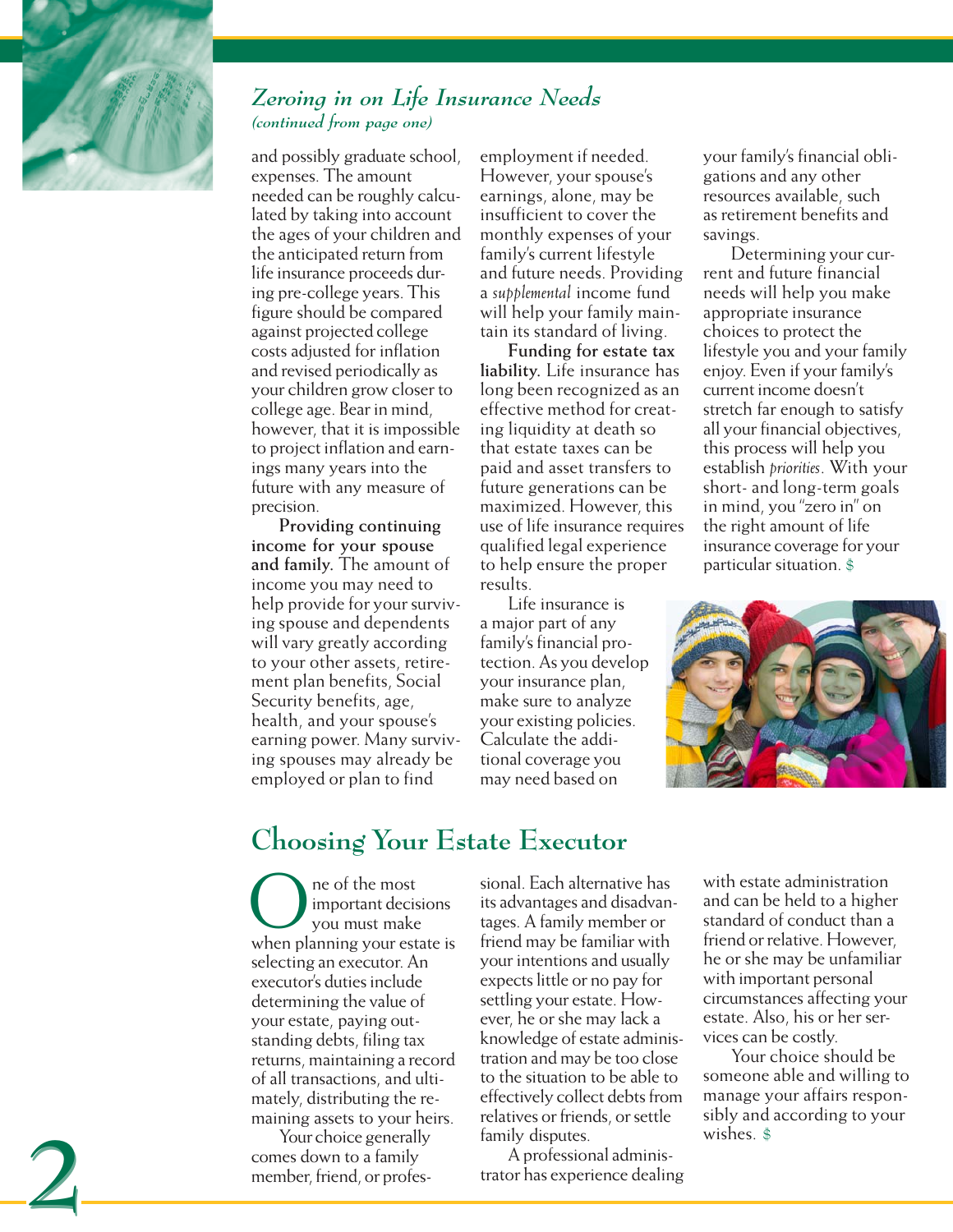

**3**

#### *Trusts and Your Estate Plan—Worth a Look (continued from page one)*

use an irrevocable trust into which you have gifted other assets to assure yourself an income in the event of failure. You may set up a family trust with the primary purpose of observing its operation and then eliminating any deficiencies that appear in actual operation.

#### **Benefiting Others**

On the other hand, trusts can be established for the benefit of others, such as your spouse, children, parents, or grandchildren. In addition, an individual may want to provide for beneficiaries who may need the extra help that financial planning can provide.

This is clearly the case where minors, or others deemed legally incompetent, are the intended recipients. Trusts may also be created for the benefit of secure, independent

adults for many beneficial reasons, including freedom from management burdens, expert administration, mobility, and other practical purposes—the most important being cash savings. While avoiding **probate** may be a consideration, the estate and gift tax savings made possible by the use of trusts is especially helpful in many cases.

Use of a trust device can often permit a donor to transfer assets for the benefit of a beneficiary, while at the same time shielding such assets from the reach of creditors. For example, the laws of most states permit the creation of **spendthrift trusts**. Use of such trusts may permit the person establishing the trust to place both trust income and principal beyond the reach of the beneficiary's creditors. For

the most part, these laws prevent the beneficiary from assigning any part of the interest in the income or principal of the trust, since most creditors look to property that could freely be assigned by the beneficiary. Their attempts to reach assets can be thwarted, or at least made more difficult. The person establishing the trust is generally permitted to make free use of his or her own assets, even if the result is to prevent a beneficiary from dealing with the trust's assets at will.

Care should be taken to ensure that trusts are properly established. Therefore, be sure to seek the advice of a qualified legal professional before final decisions are made. It is important to create an estate plan that fulfills your unique planning goals. \$

# **Mapping the Road to Retirement**

omewhere along the road to retirement, it is a good idea to pull over to the side and consult your "map." Will your ride be smooth or filled with potholes? How far off is retirement day, and have you packed enough financial resources to last the journey? Regardless of your current location along this road, it's important to recognize that the financial "bags" you've packed may only take you so far. S

#### **The Sooner You Begin, the Better**

Many people in their prime earning years don't

save enough for retirement. One advantage of being relatively young when you start a retirement savings program is that you can amass a potentially larger nest egg due to your longer planning horizon. The more you accumulate *before* you retire, the less you may need to worry about working *after* you retire to maintain your desired lifestyle. For these reasons, it is important to spend time *now* developing a well-organized plan—or "road map"—for retirement.

What does such a road map look like, and how can it help you chart a smooth

course? Try using these five signposts as guides:

**1. Determine your retirement needs and resources.** With people living longer than ever before, a sound retirement strategy may need to provide you with an income stream, indexed for inflation, that can last anywhere from thirty to forty years. Even with a 4% annualized rate of inflation, the cost of goods and services will triple in about 29 years.Your financial professional

*(continued on page four)*